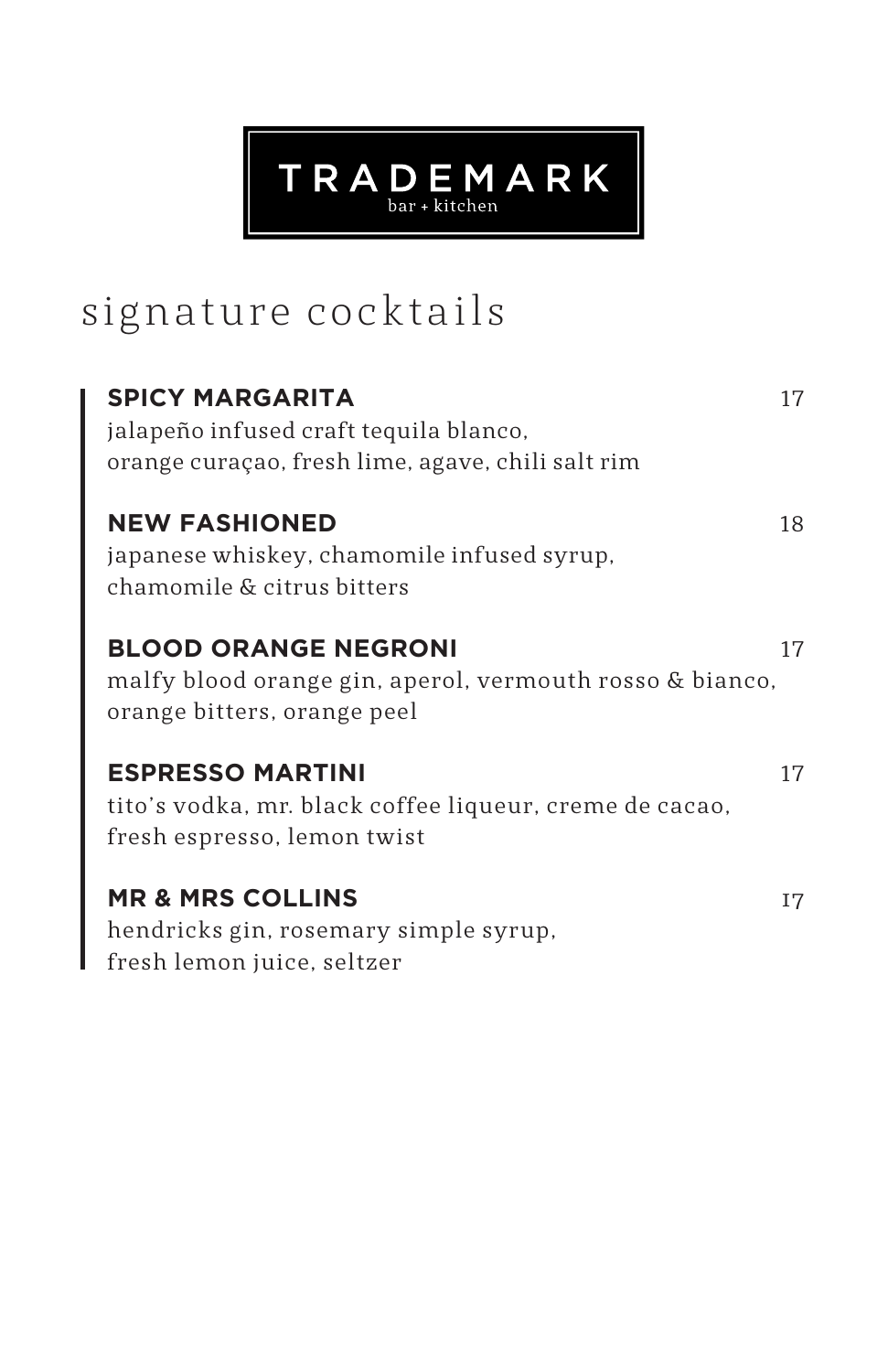## beer

| <b>BIRRA MORETTI</b><br>crispitalian lager   120z bottle                                           | 7  |
|----------------------------------------------------------------------------------------------------|----|
| <b>CORONA</b><br>An even-keeled cerveza with fruity-honey<br>aromas and a touch of malt   120z can | 7  |
| <b>THREES BREWING "VLIET"</b><br>german style craft pilsner   160z can                             | IO |
| <b>CONEY ISLAND "MERMAN" IPA</b><br>local craft brewed sessionable ipa   120z can                  | 8  |
| <b>BELLS "TWO HEARTED" IPA</b><br>imperial (dbl) ipa   160z can                                    | IO |
| <b>SHOCKTOP</b><br>belgian wheat   160z can                                                        | 8  |
| <b>BUD LIGHT</b><br>crisp low calorie american lager   120z can                                    | 5  |
| <b>GUINNESS "PUB CAN" DRAUGHT STOUT</b><br>classic stout with the nitro widget   150z can          | IO |



@**trademarknyc** w w w.**trademarktaste**.com w w w.**igchospitality**.com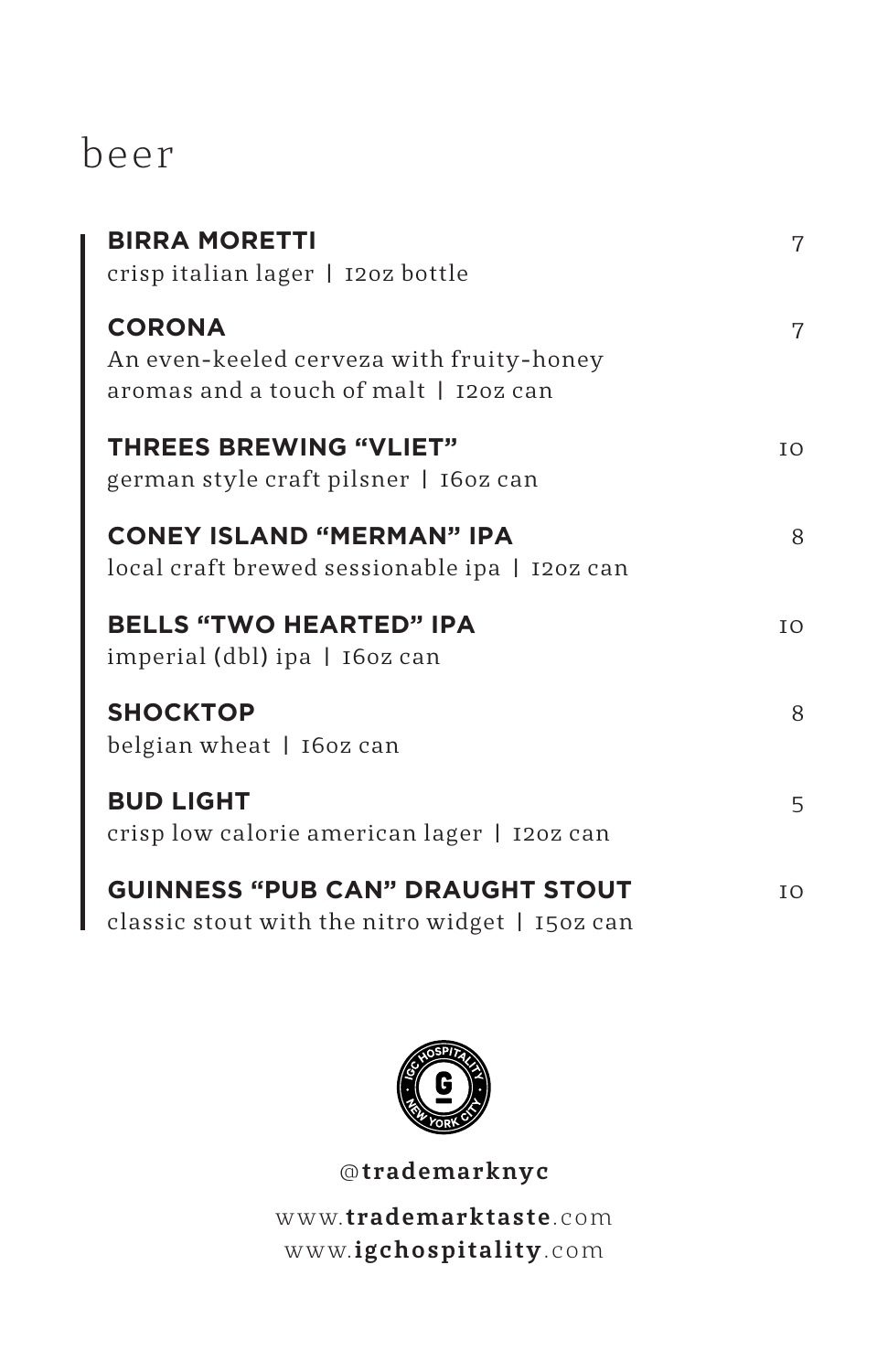## wine

| white                                                                                                                                                       |              |
|-------------------------------------------------------------------------------------------------------------------------------------------------------------|--------------|
| <b>CONUNDRUM BLEND</b><br>conundrum white is amazingly versatile, with intriguing<br>tropical notes and natural acidity.                                    | $IO$ $42$    |
| <b>SEA SUN CHARDONNAY</b><br>both lush and crisp, with scents of lemon zest and flavors of<br>peaches and apricots, this wine suits a wide range of palates | II $ 46$     |
| <b>DAOU SAUVIGNON BLANC</b><br>lingering notes of key lime, white peach, dragon fruit<br>and citrus persist through a long and lovely finish                | $12 \mid 48$ |
| rosé                                                                                                                                                        |              |
| <b>SYRAH + GRENACHE BLEND</b><br>château de campuget tradition rosé, vegan   france, 2020                                                                   | $12 \mid 48$ |
| <b>MALVASIA + LOCAL BLEND</b><br>adega de penala "dao" maceration, vegan   portugal, 2020                                                                   | $13 \mid 72$ |
| red                                                                                                                                                         |              |
| <b>CASUMANO BLEND</b><br>fresh aromas of red and black berries - fruit-forward<br>with firm tannins and plummy spice flavors on the palate                  | $IO$ $42$    |
| <b>DECOY CABERNET SAUVIGNON</b><br>aromas of vibrant red and blue fruit to its silky tannins<br>and balanced acidity                                        | $14$   56    |
| <b>ELOUAN PINOT NOIR</b><br>copper cane style, harmonious and elegant on the palate<br>with flavors of rich red plum, bright cherry                         | 14   56      |
| <b>FELINO MALBEC</b>                                                                                                                                        | $12 \mid 48$ |
| <b>PETITE SIRAH</b><br>caymus suisan "grand durif"   suisun valley                                                                                          | 130 bottle   |

ask your server for seasonal or interesting selections available

glass | bottle